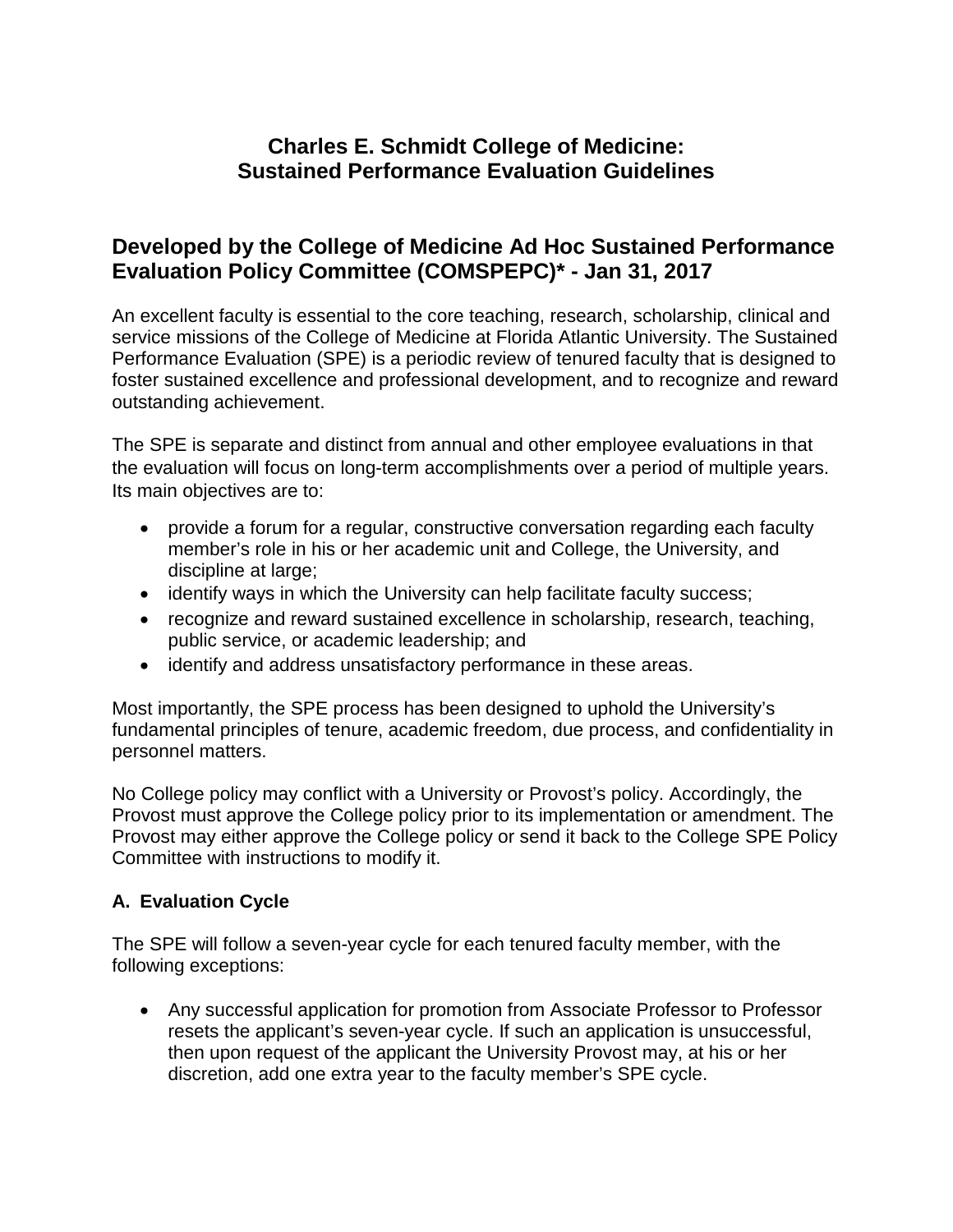- Faculty members on phased retirement, in DROP, or whose retirement date the University has accepted are exempt from the SPE.
- Faculty holding special positions that require regular reviews beyond the standard annual evaluation — such as named chairs, endowed chairs and Eminent Scholars — are exempt from the SPE.
- Time a faculty member spends serving as a Department Chair, Dean, Associate Dean, or in any other full-time administrative position subject to regular administrative review may not count toward the SPE cycle. The faculty member may choose, upon returning to a non-administrative faculty position on a full-time basis, whether his or her seven-year cycle either restarts or resumes.
- Time a faculty member spends on medical or family leave may be included or excluded in the SPE cycle at the request of the faculty member.
- The SPE may be postponed for one year for faculty who will be on leave (including sabbatical) during the year when it is scheduled to occur.

The office of the Chair of each Department shall maintain a schedule of SPE evaluations listing all tenured faculty members in the Department. The Chair's office shall notify faculty members of upcoming Sustained Performance Evaluations no less than three months in advance of the due date for the evaluation file.

To avoid an overwhelming number of evaluations in a single year, the SPE policy will be phased in over its first seven-year cycle. The first Evaluation of each faculty member who received promotion to Associate Professor or Professor prior to August 2011 will occur in the year determined by the last digit of his or her Z-number, as follows:

- 0 or 5: AY 2018-19
- 1 or 6: AY 2019-20
- 2 or 7: AY 2020-21
- 3 or 8: AY 2021-22
- $\bullet$  4 or 9: AY 2022-23

This first Evaluation will examine the previous seven years of the faculty member's activities. The first Evaluation for tenured faculty members who were promoted to Associate Professor or Professor after August 2011 will occur seven years after their most recent promotions.

#### **B. Evaluation File**

The SPE will be conducted based on a file containing a brief summary of the faculty member's activities during the entire seven-year period under review. The file should contain:

• a current curriculum vita that clearly highlights accomplishments in teaching, research/scholarship, clinical care, and service during the period under review,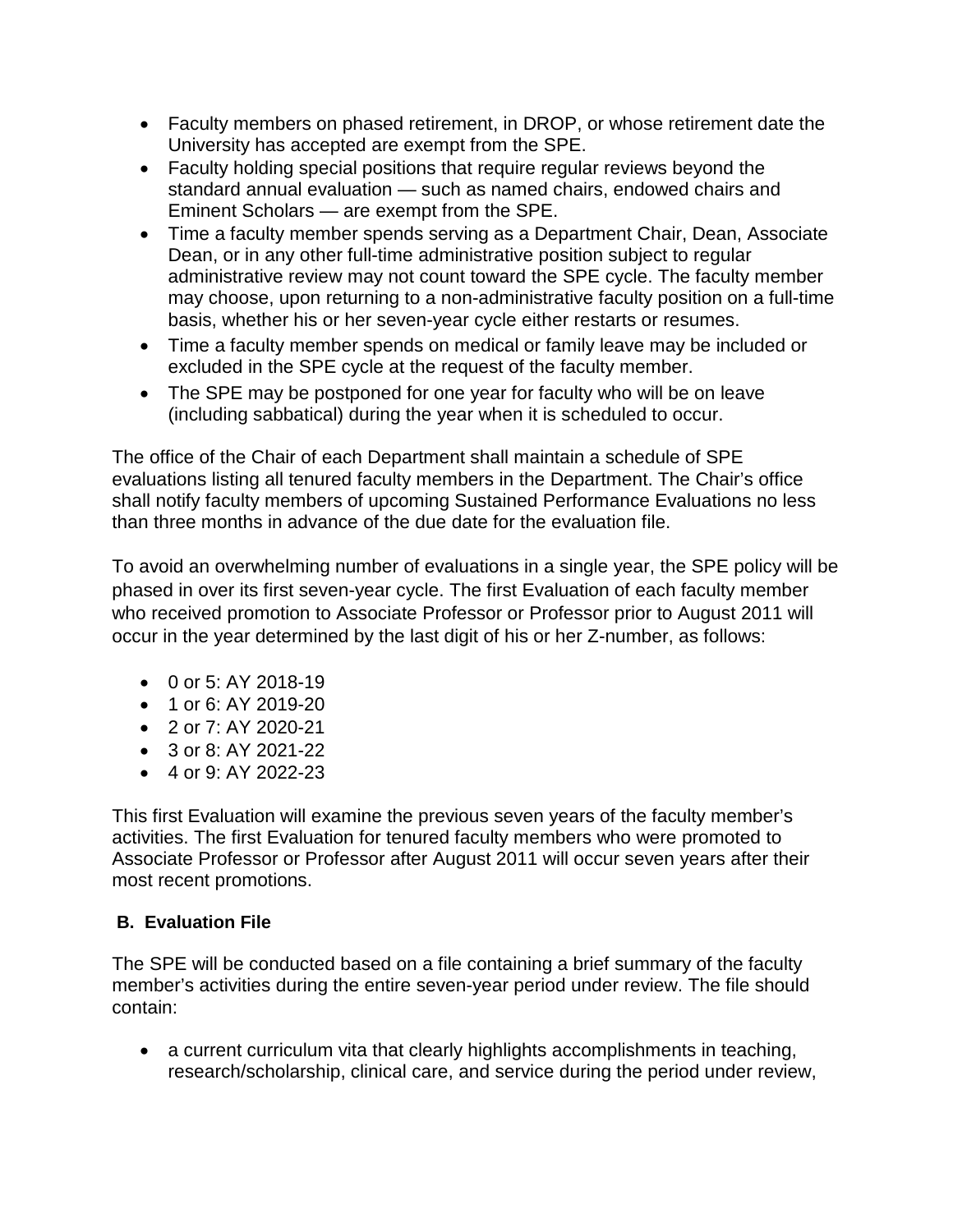- copies of the faculty member's last seven annual assignments and annual evaluations,
- a copy of the report of the previous SPE, if available,
- a copy of the published performance expectations from the faculty member's department (see Articulation of Department Expectations below), and
- a brief (2 page) narrative from the faculty member.

The contents of each SPE file are to be kept confidential throughout the Evaluation process.

## **C. Peer Evaluation Process**

The faculty member shall deliver his or her SPE file to the Chair of the department that conducts his or her annual evaluation by a date fixed by the College. The Chair will pass all collected SPE files from the department to a Department Peer SPE Committee appointed according to the following guidelines:

- Members shall consist of Associate or Full tenured Professors
- The Department Peer SPE Committee shall be composed of at least three faculty members
- In all cases, any person with a plausible, perceived conflict of interest in evaluating a particular faculty member cannot serve on the Department Peer SPE Committee in the year of that faculty member's SPE

The Department Peer SPE Committees shall review each SPE file in light of the department's published performance expectations, and assess whether those expectations have been met. In doing so, the Committee should consider:

- that faculty members have varying responsibilities within their departments, as reflected in their annual assignments,
- that faculty can make essential contributions to the University's mission in various ways,
- that the nature of an individual's contributions may vary over time,
- that innovative scholarly work may take time to bear fruit, and may sometimes fail,
- that unusual or unpopular scholarship, teaching, and service are not by themselves sufficient cause for a negative evaluation, and
- that faculty are evaluated annually on their annual assignment

The Department Peer SPE Committees shall prepare brief reports, to be added to the SPE file, summarizing their recommended assessments of each faculty member's performance during the evaluation period. The Committee's report will indicate whether the faculty member's performance Exceeds Expectations, Meets Expectations, or Fails to Meet Expectations, and cite specific reasons and evidence to support their conclusion.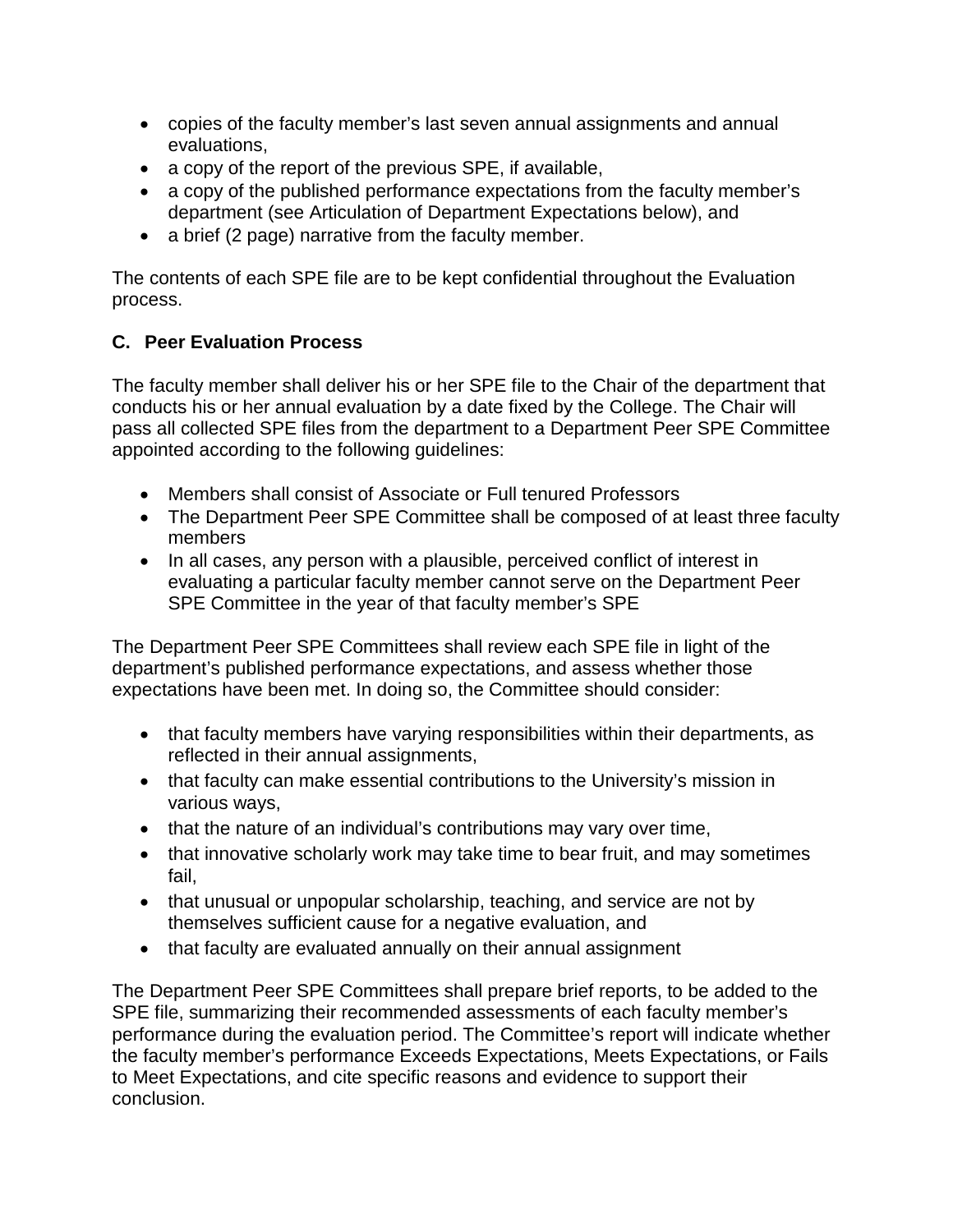The Committee will return all SPE files to the Chair by a date fixed by the College.

#### **D. Administrative Review and Appeals of Outcomes**

The Chair will review the SPE files of all faculty members along with the Department Peer SPE Committee reports. In case of disagreement about the recommendation, the Chair shall meet with the Department Peer SPE Committee to discuss the case and attempt to reach a shared recommendation. If a shared recommendation cannot be reached, the Chair shall add a letter to the SPE file citing specific reasons for his/her recommendation. The Chair will pass all SPE files to the Dean by a date fixed by the College.

The Dean of the College of Medicine will also review the SPE files of all faculty members along with the Department Peer SPE Committee reports and the Chair's recommendation. If the Dean concurs with the shared recommendation of the Department Peer SPE Committee and Chair, the decision will be final.

In case of disagreement about the recommendation, the Dean shall meet with the Department Peer SPE Committee and the Chair to discuss the case and attempt to reach a shared recommendation. If a shared recommendation cannot be reached, the Dean shall add a letter to the SPE file citing specific reasons for his/her recommendation and final decision.

The faculty member may appeal the final decision to the University Provost. The faculty member will be allowed one week after receiving the Dean's written decision to prepare a written response to it. After reviewing the SPE file, the Provost (or his or her designee) will meet with the faculty member; the Chair, Associate Dean of Faculty Affairs (if requested), and the Dean of the College to discuss the outcome of the SPE. The Provost will prepare a written decision, which is not subject to further appeal. The faculty member shall receive a copy of this written decision.

Regardless of the outcome of the SPE process, the Chair will meet with each reviewed faculty member to discuss the final outcome. The discussion should center on the faculty member's future professional development, with the goal of enhancing meritorious work and/or improving performance in areas identified by the Evaluation. The faculty member shall receive copies (paper or electronic) of the Committee's report and the letter from the Dean regarding the outcome of the SPE at or before this meeting.

#### **E. Performance Exceeding Expectations**

Any faculty member whose performance Exceeds Expectations in the judgment of both the Department Peer SPE Committee and the Dean of the College shall receive a 3% performance increase to his or her base salary. This concludes the SPE.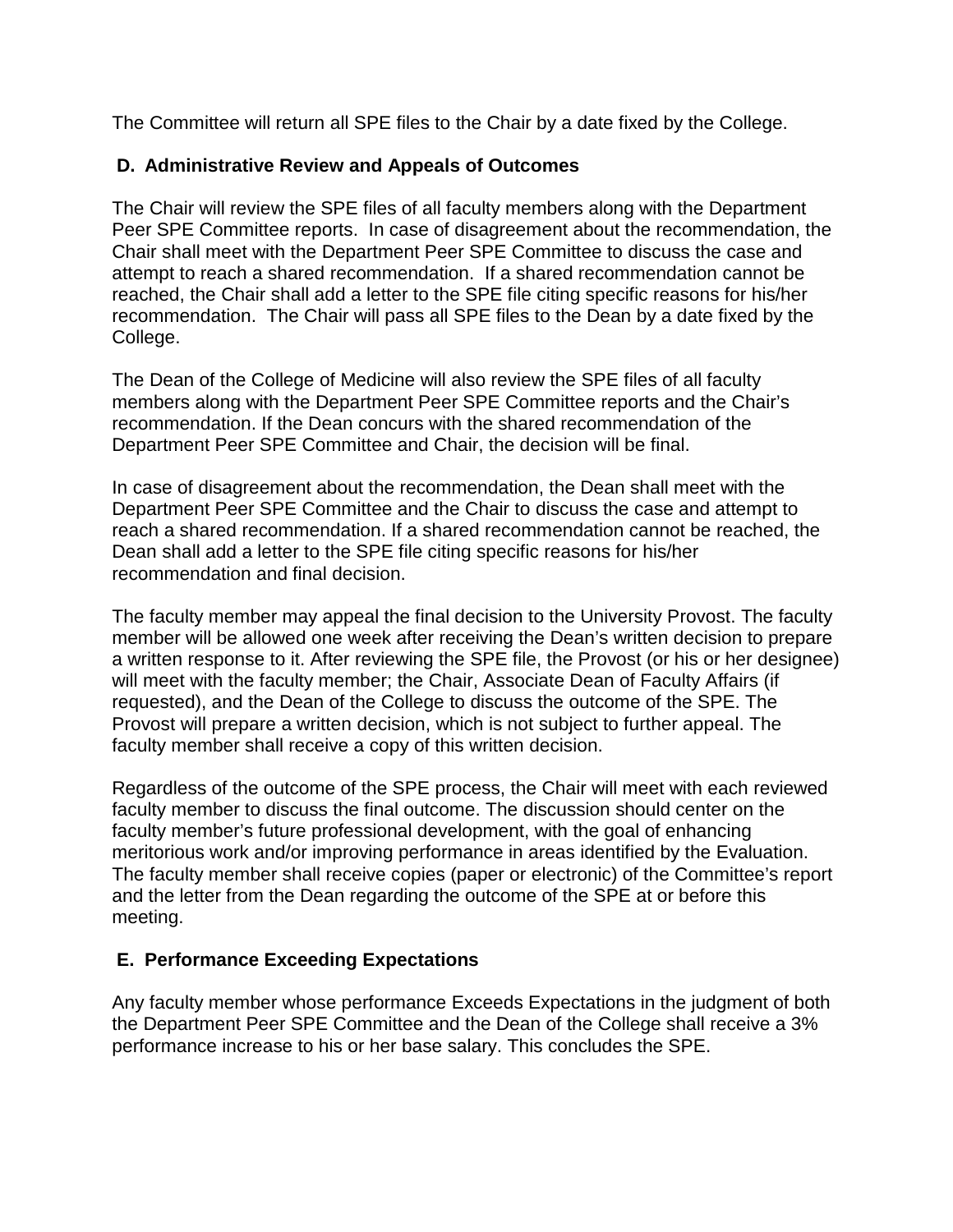## **F. Performance Meeting Expectations**

Any faculty member whose performance Meets Expectations in the judgment of both the Department Peer SPE Committee and the Dean of the College shall receive a 1.5% performance increase to his or her base salary. This concludes the SPE.

#### **G. Performance Failing to Meet Expectations**

Any faculty member whose sustained performance Fails to Meet Expectations shall work in concert with the Chair to draft a Sustained Performance Improvement Plan (SPIP) setting specific annual milestones that the faculty member will be responsible to meet over a period of no less than three and no more than five years. The Dean of the College of Medicine must approve the draft SPIP before it becomes final. The faculty member has the right to appeal the contents of a SPIP that has been approved by the Dean to the University Provost. The Provost will meet with the faculty member, the Chair, Associate Dean (if requested), and the Dean of the College of Medicine to finalize the SPIP.

The performance targets laid out in an SPIP will be implemented through a series of annual Performance Improvement Plans. Satisfactory performance in meeting SPIP targets should result in positive Annual Evaluations during this period, but the faculty member will continue to receive annual Performance Improvement Plans until all targets of the SPIP have been met or until the three- to five-year term of the SPIP ends.

At the end of the SPIP, or when all of its specific targets have been accomplished, the faculty member will prepare a written summary of how and when those targets were achieved. The Dean, in consultation with the Chair and Associate Dean, will decide whether the targets laid out in the Plan have substantially been achieved, or whether some of those targets should become the basis for further Performance Improvement Plans in subsequent annual evaluation(s).

#### **H. Reporting and Record Keeping**

Once all Sustained Performance Evaluations are complete, the Chair will forward all complete SPE files to the College of Medicine's Faculty Affairs office. The department is responsible for the storage of the original SPE files. The Dean's office will prepare a report to the University Provost listing all Evaluations in the College that year, and the result of each. The University will store the SPE files in accordance with its general policies for evaluation files. In all cases, however, the Dean's office should retain copies of all Performance Improvement Plans for consultation during the annual evaluation cycle.